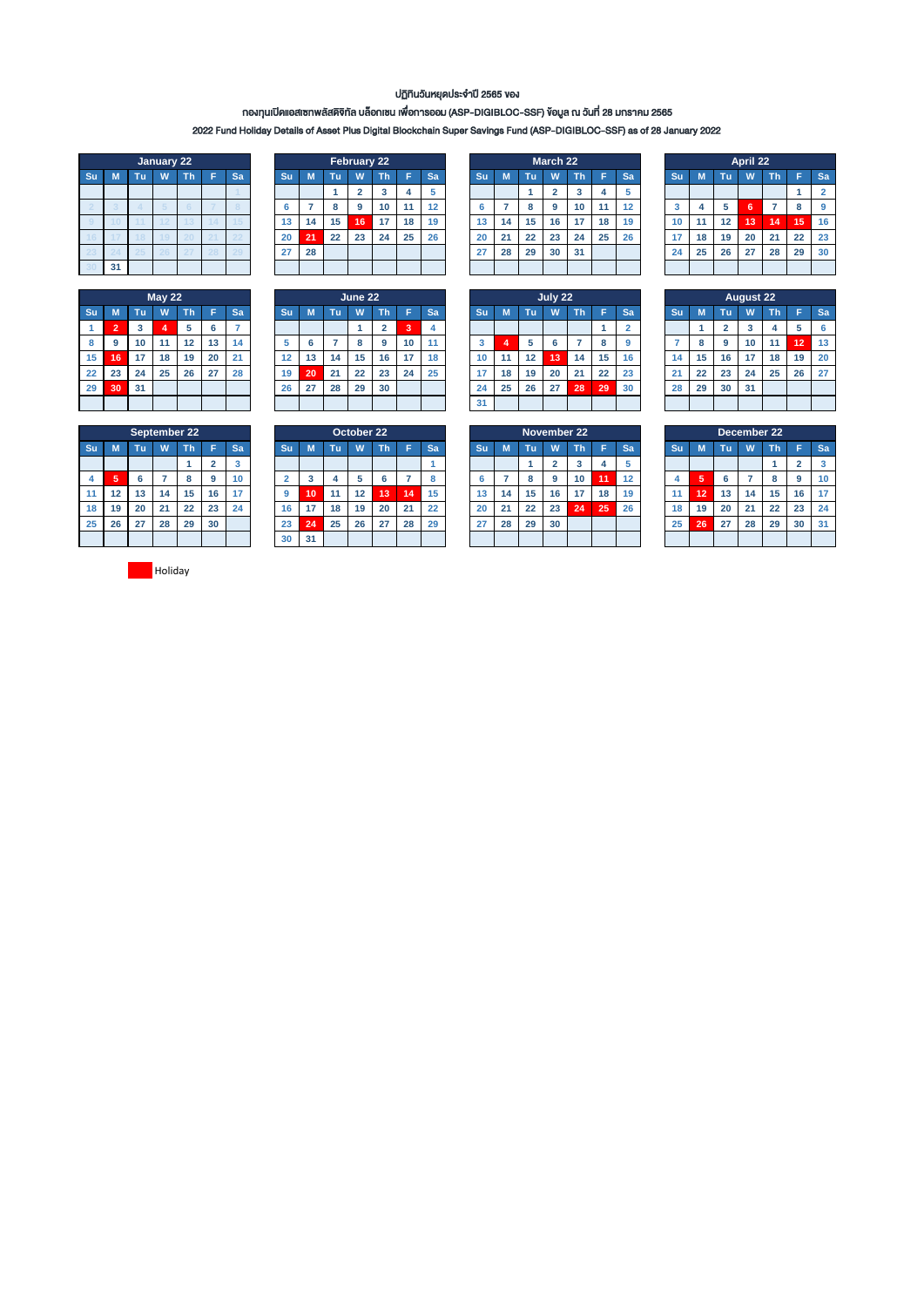#### ปฏิทินวันหยุดประจำปี 2565 ของ

## กองทุนเปิดแอสเซทพลัสดิจิทัล บล็อกเชน เพื่อกำรออม (ASP-DIGIBLOC-SSF) ข้อมูล ณ วันที่ 28 มกรำคม 2565

### 2022 Fund Holiday Details of Asset Plus Digital Blockchain Super Savings Fund (ASP-DIGIBLOC-SSF) as of 28 January 2022

| <b>ตารางวันหยุดทำรายการ</b> |               |                          |                          |                     |  |  |  |
|-----------------------------|---------------|--------------------------|--------------------------|---------------------|--|--|--|
| <b>Fund Holiday Details</b> |               |                          |                          |                     |  |  |  |
| 5un/Date                    | <b>Ju/Day</b> | ansgq/USA                | Inu/Thailand             | Result              |  |  |  |
| 03-01-2022                  | Monday        |                          | No Settlement/No Trading | <b>Fund Holiday</b> |  |  |  |
| 17-01-2022                  | Monday        | No Settlement/No Trading |                          | <b>Fund Holiday</b> |  |  |  |
| 16-02-2022                  | Wednesday     |                          | No Settlement/No Trading | <b>Fund Holiday</b> |  |  |  |
| 21-02-2022                  | Monday        | No Settlement/No Trading |                          | <b>Fund Holiday</b> |  |  |  |
| 06-04-2022                  | Wednesday     |                          | No Settlement/No Trading | <b>Fund Holiday</b> |  |  |  |
| 13-04-2022                  | Wednesday     |                          | No Settlement/No Trading | <b>Fund Holiday</b> |  |  |  |
| 14-04-2022                  | Thursday      |                          | No Settlement/No Trading | <b>Fund Holiday</b> |  |  |  |
| 15-04-2022                  | Friday        | No Settlement/No Trading | No Settlement/No Trading | <b>Fund Holiday</b> |  |  |  |
| 02-05-2022                  | Monday        |                          | No Settlement/No Trading | <b>Fund Holiday</b> |  |  |  |
| 04-05-2022                  | Wednesday     |                          | No Settlement/No Trading | <b>Fund Holiday</b> |  |  |  |
| 16-05-2022                  | Monday        |                          | No Settlement/No Trading | <b>Fund Holiday</b> |  |  |  |
| 30-05-2022                  | Monday        | No Settlement/No Trading |                          | <b>Fund Holiday</b> |  |  |  |
| 03-06-2022                  | Friday        |                          | No Settlement/No Trading | <b>Fund Holiday</b> |  |  |  |
| 20-06-2022                  | Monday        | No Settlement/No Trading |                          | <b>Fund Holiday</b> |  |  |  |
| 04-07-2022                  | Monday        | No Settlement/No Trading |                          | <b>Fund Holiday</b> |  |  |  |
| 13-07-2022                  | Wednesday     |                          | No Settlement/No Trading | <b>Fund Holiday</b> |  |  |  |
| 28-07-2022                  | Thursday      |                          | No Settlement/No Trading | <b>Fund Holiday</b> |  |  |  |
| 29-07-2022                  | Friday        |                          | No Settlement/No Trading | <b>Fund Holiday</b> |  |  |  |
| 12-08-2022                  | Friday        |                          | No Settlement/No Trading | <b>Fund Holiday</b> |  |  |  |
| 05-09-2022                  | Monday        | No Settlement/No Trading |                          | <b>Fund Holiday</b> |  |  |  |
| 10-10-2022                  | Monday        | No Settlement            |                          | <b>Fund Holiday</b> |  |  |  |
| 13-10-2022                  | Thursday      |                          | No Settlement/No Trading | <b>Fund Holiday</b> |  |  |  |
| 14-10-2022                  | Friday        |                          | No Settlement/No Trading | <b>Fund Holiday</b> |  |  |  |
| 24-10-2022                  | Monday        |                          | No Settlement/No Trading | <b>Fund Holiday</b> |  |  |  |
| 11-11-2022                  | Friday        | No Settlement            |                          | <b>Fund Holiday</b> |  |  |  |
| 24-11-2022                  | Thursday      | No Settlement/No Trading |                          | <b>Fund Holiday</b> |  |  |  |
| 25-11-2022                  | Friday        | <b>Partial Trading</b>   |                          | <b>Fund Holiday</b> |  |  |  |
| 05-12-2022                  | Monday        |                          | No Settlement/No Trading | <b>Fund Holiday</b> |  |  |  |
| 12-12-2022                  | Monday        |                          | No Settlement/No Trading | <b>Fund Holiday</b> |  |  |  |
| 26-12-2022                  | Monday        | No Settlement/No Trading |                          | <b>Fund Holiday</b> |  |  |  |